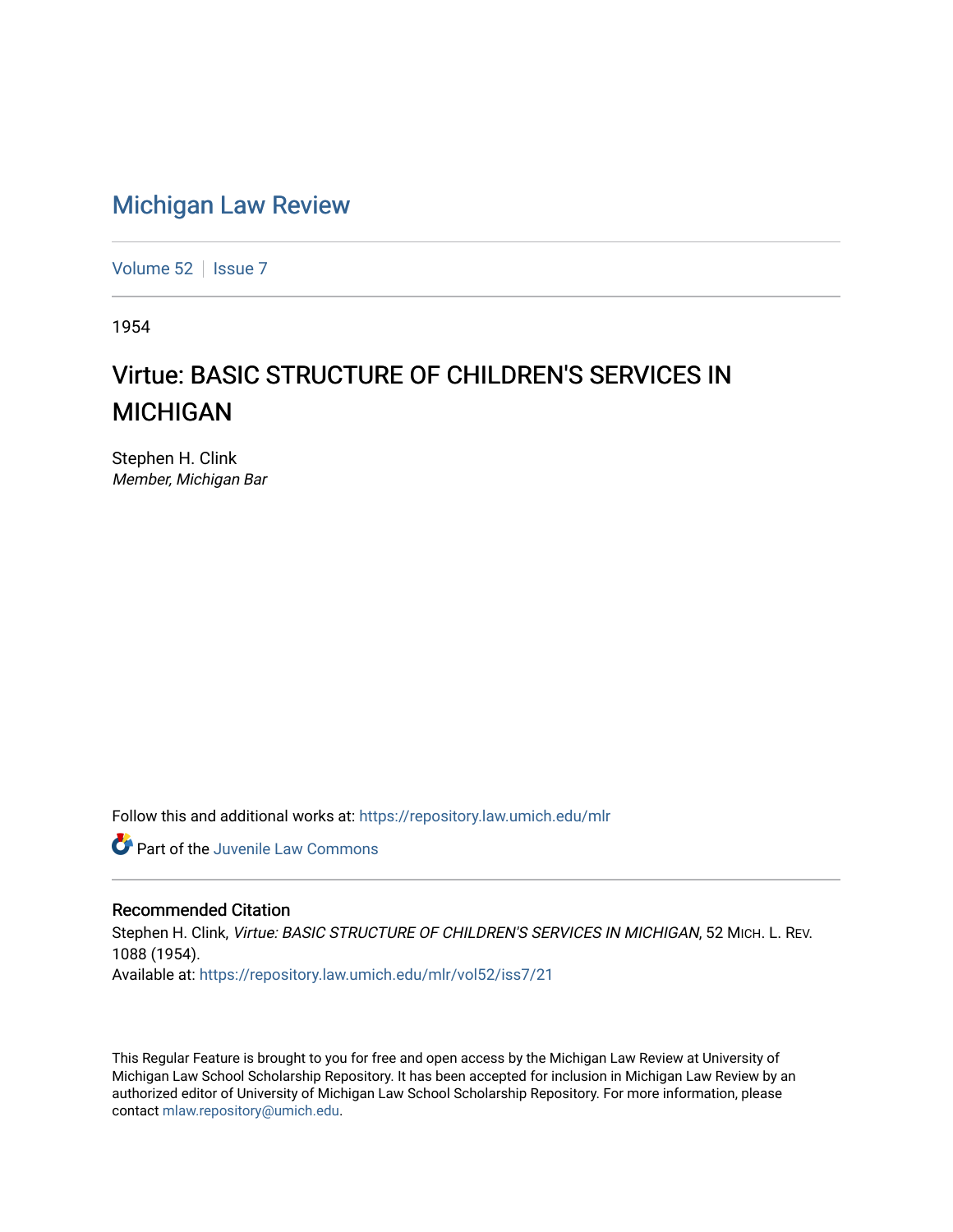#### RECENT BOOKS

This department undertakes to note or review brieHy current books on law and matters closely related thereto. Periodicals, court reports, and other publications that appear at frequent intervals are not included. The information given in the notes is derived from inspection of the books, publishers' literature, and the ordinary library sources.

### BRIEF REVIEWS

BASIC STRUCTURE OF CHILDREN'S SERVICES IN MICHIGAN. By *Maxine Boord Virtue.* Published by The American Judicature Society for the James Foster Foundation, Ann Arbor. 1953. Pp. xxviii, 391. \$5.

While the title of this book would not, of itself, attract the attention of lawyers, it is a professional legal study. It should prove of real interest to all lawyers who desire to improve the administration of justice and of particular value to lawyers associated with juvenile courts or with other governmental agencies which deal with children.

The author is a practicing attorney. She has for some time been active in the Section of Judicial Administration of the American Bar Association. She is also a lecturer in the School of Social Work of the University of Michigan. She has the knack of testing procedures and practices against a standard of accepted legal principles and, at the same time, of recognizing the problems encountered by those grappling with current social problems right on the front line. This ability is also demonstrated by the acceptance accorded her first book, *Survey of Metropolitan Courts: Detroit Area* (Michigan Legal Studies, University of Michigan Law School, 1950).

The basic structure of children's services (in Michigan or elsewhere) is a legal structure. If we are to improve services for children we must first consider that structure. As stated by the author in her preface, "One of the primary objectives of the James Foster Foundation, which financed the study, is a thorough professional examination of the legal machinery including not only an assessment of the juvenile court, but of laws, cases and regulations governing services by agencies other than juvenile courts. The need for such a study has been felt for some years. A request for the University of Michigan Law School to undertake the research was made at one time, but the school, while appreciating the necessity for a study of all public services to children, felt that in order to be effective, such an inquiry would have to include materials and techniques going beyond conventional legal research, and that the spirited controversies among various rival groups concerned with public and private services to children would make the conditions of the study such that some entity other than a publicly supported educational institution should undertake the task."

Some of these controversies are revealed in the comments of Mrs. Virtue's advisers which appear in the footnotes and in an appendix and, incidentally, add spice to the text. They revolve around what is perhaps a fundamental difference in the orientation of the lawyer and the social worker. The lawyer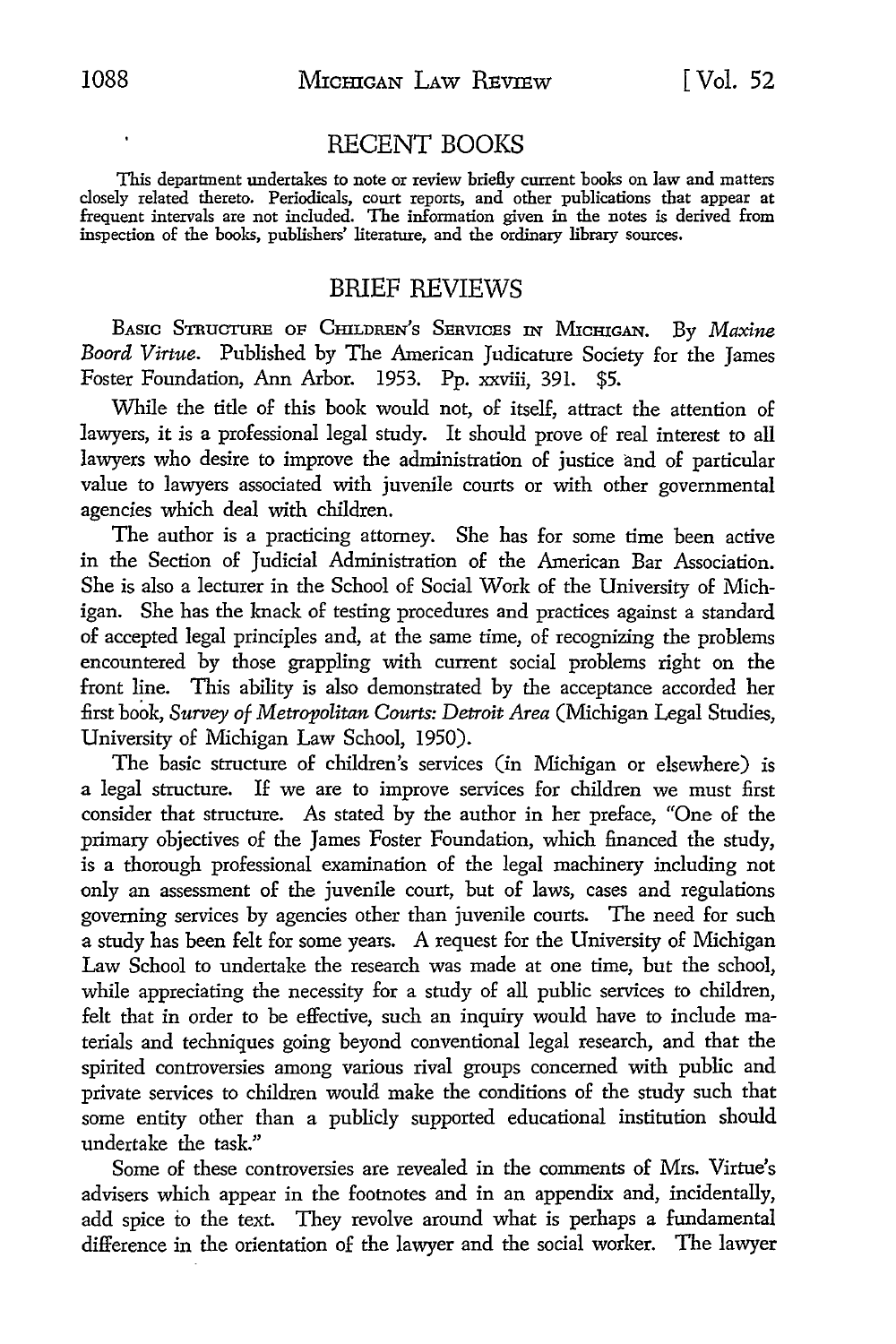is interested in safeguarding individual rights in such a fashion that they will be protected regardless of the personality or the viewpoint of the particular administrator. The social worker tends to assume that all administrators are benevolent and often becomes irked by legal red tape. A comment by Roscoe Pound, formerly Dean of Harvard Law School, which appears on p. 348 is pertinent: "I entirely agree with those who think the approach in the children's study is original and valuable and the organization adequate. I agree also that the general point of view is fair and objective. As to those who think you are impossibly legalistic and unfair to the social work profession, I can not say that I am surprised, but I feel pretty strongly that such criticisms are not well advised. 'Legalism' in the sense of respect for the Constitution and the Bill of Rights is something that too many of my good friends among the social workers need to become aware of."

However, equally pertinent (and serving as a warning against a feeling of complacency on the part of lawyers) are the points made in the ''Publisher's Statement" by Glenn R. Winters, Secretary-Treasurer of the American Judicature Society, after he expresses the hope that "this book may render a service to judicial administration by shedding new light on the twilight zone that marks the boundary of the court's jurisdiction and power": "For forty years the American Judicature Society has warred against the view of a court as a mere arena within which opposing attorneys match wits and witnesses, with a judge as an umpire calling balls and strikes, and has contended that the court should be an affirmative force in the administration of justice, taking the initiative in seeing to it that justice is done to all who come within its jurisdiction.

"Today great railroad systems and other business enterprises are operated under court-directed receiverships, and in a thousand ways courts are stepping out to take an active part in directing the course of justice. It was inevitable that in so doing they should now and then go too far, and that they should tread upon the toes of other instrumentalities and agencies. At the same time examples of the reverse have not been lacking.

"In no field have these problems been more acute than in the area of public services for children. The question of guilty or not guilty which looms so large in a trial such as that of Julius and Ethel Rosenberg for treason is all but non-existent in juvenile cases. Children characteristically admit their wrongdoings, and the only question before the authorities in charge, whether judicial or otherwise, is, where do we go from here? To ask a court to receive a child's confession, pronounce a judgment of guilty, and then tum the child over to others from then on, would be to ask the court to abdicate an essential part of its judicial function, for· the sentence, with all that it involves, is a part of judging and has been since the days of Solomon and before. On the other hand, there is certainly a point beyond which the arm of the court cannot reach without exceeding any reasonable definition of judicial power.

"This book makes no effort to draw these boundaries, but it does present for the first time a complete picture of what there is to be done and who has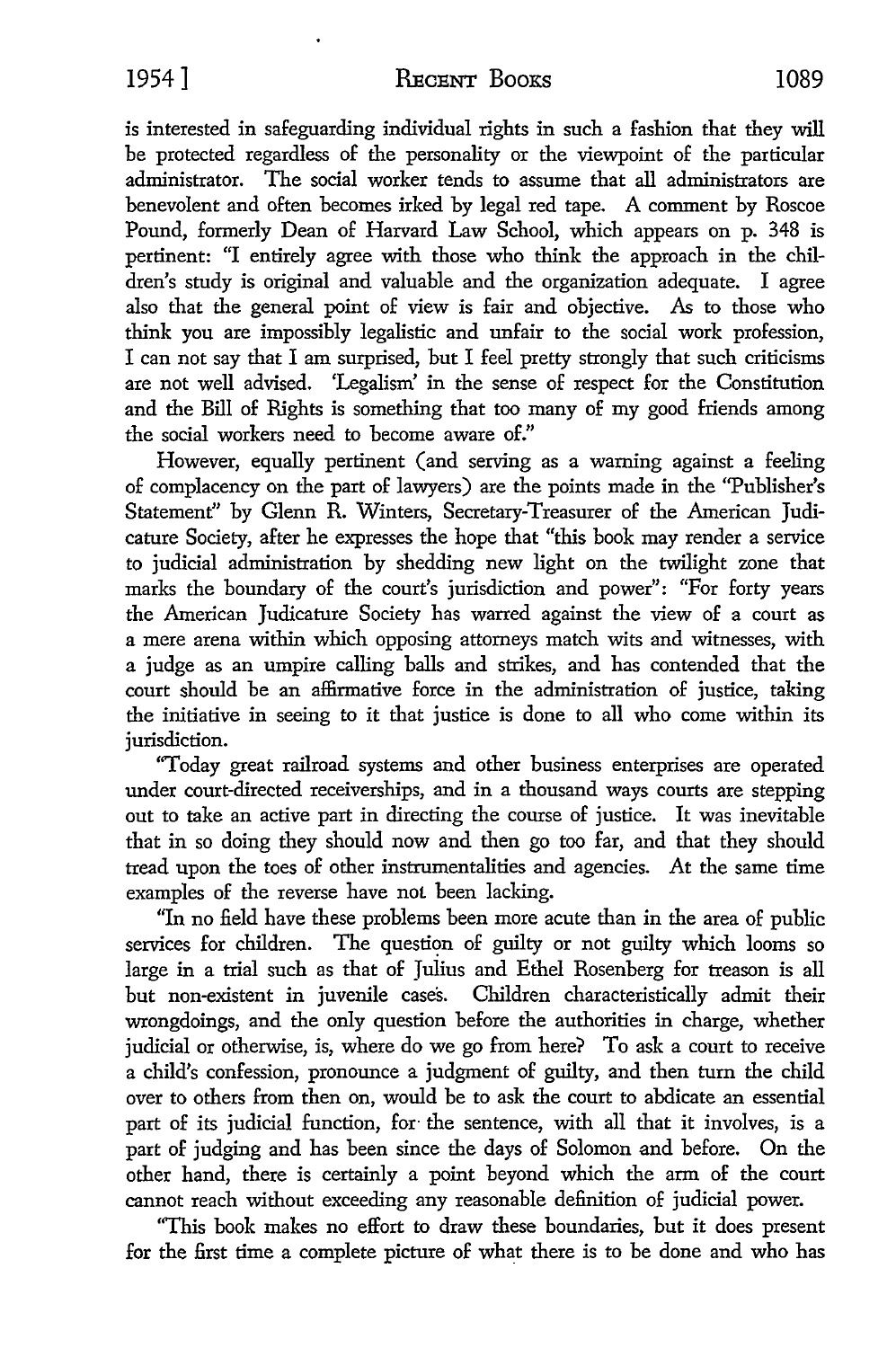been doing it, and it cannot fail to help those involved to see for themselves how best to apportion the work and how to make the court the efficient instrumentality for the administration of justice that it ought to be and that citizens of all ages have a right to expect it to be."

This might be called a "reference-type" book, for it is encyclopedic.

In Chapter I, Scope and Purpose of the Study, the author sketches a picture of the events which led to a feeling "that in order to develop adequate statutory machinery and keep all the parts in working order, the entire battery of services to children should be subjected to a legal inventory." She points out that she is looking only at "the child who receives public service because someone has decided that the normal family and community relationships have left him with an unsolved problem to meet which a service is involved to supplement or to supplant these relationships." Thus, she is not concerned with the many important public services rendered to all children by educational, recreational and health authorities, but with those involved because of the child's physical or mental condition, neglect by his family, his own behavior, etc. These services are dispensed in the executive and judicial branches of government and, at the outset, .Mrs. Virtue cautions the reader to remember the doctrine of separation of powers.

In Chapter II the chronological development of children's services in Michigan is briefly presented to indicate the background for the present arrangement of functions among agencies. To provide dimension and objectivity, some material about the allocation of services among agencies in other jurisdictions is included, but the main focus is on Michigan.

In Chapter III Mrs. Virtue enumerates each agency which dispenses public services to children in Michigan and describes its authority, location in the hierarchy of governmental agencies, administrative structure, financial base and general caseload. This material should be invaluable not only for reference, but it should give any judge or administrator a new perspective of this whole field.

In Chapter IV legal doctrines affecting public services to children are discussed. Under what circumstances can an agency substitute its control for that ordinarily exercised only by parents? As a child passes from one agency to another, do the legal consequences vary according to the nature of the proceedings taken in each case? What are the relationships between supportenforcing judicial agencies and the relief-dispensing administrative agencies?

Chapter V is an account of the practices and interpretations of the public agencies with regard to the legal framework. Full inquiry into the operations of all child-serving agencies was not possible, but enough is presented to demonstrate that there are difficulties in practice because of confficting interpretations. For example, the author points *out* ,differences from county to county in interpretations of the relative jurisdiction of circuit and probate courts where children of divorced parents are involved.

In Chapter VI Mrs. Virtue, drawing upon the factual material set forth in preceding chapters, relates particular situations to the language of the